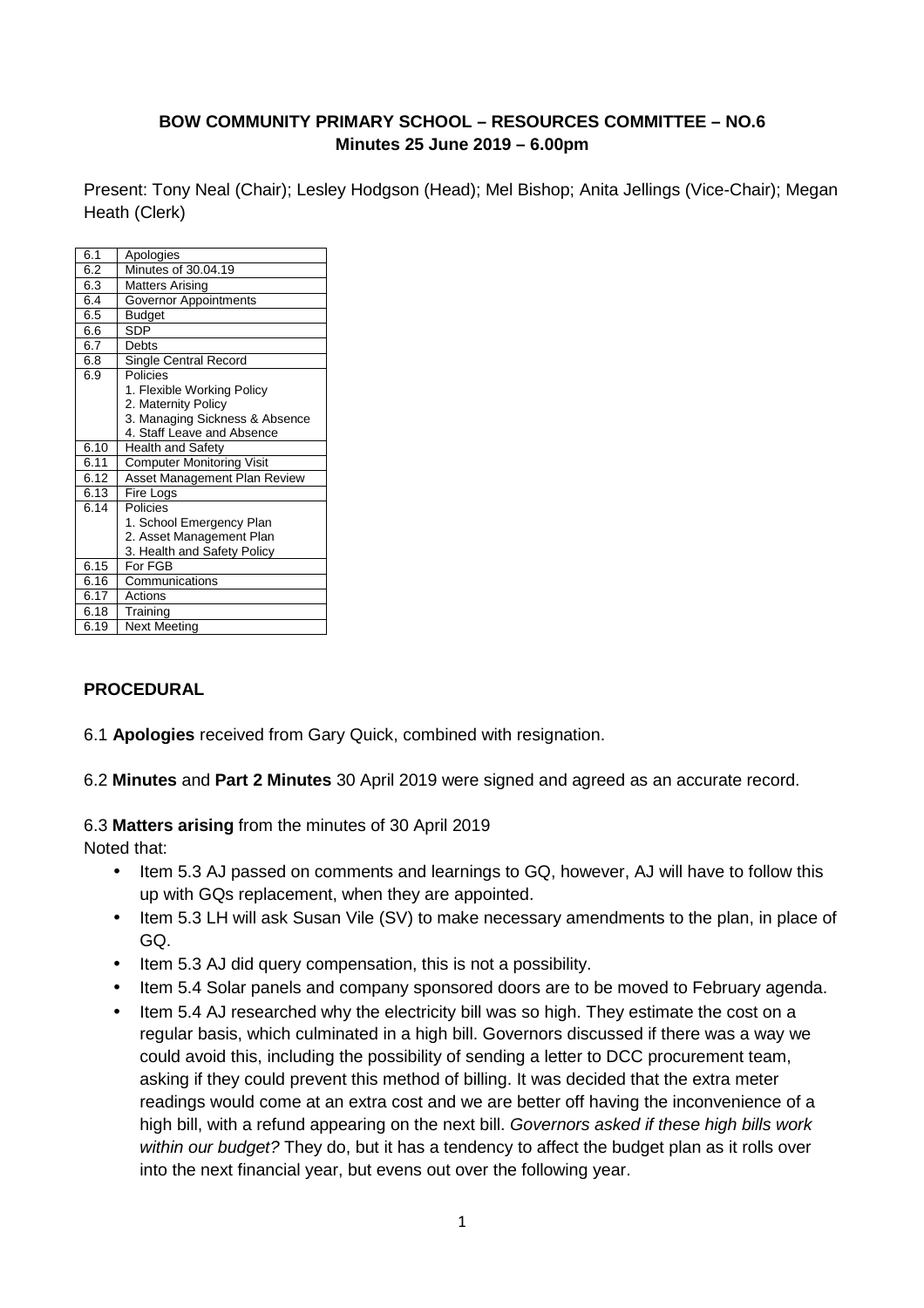- Item 5.5 AJ updated the 'likelihood' scores and presented them at FGB.
- Item 5.15 LH did discuss the possibility of the maths questionnaire with staff. The staff decided they would like the focus to be marking and feedback as this has a great impact on their time. The results showed that pupils from year 2 upwards value and respond to the current levels of feedback they receive, which the staff were surprised about. The staff are going to work on creating a new marking and feedback policy in September, with the new staff, taking into account the questionnaire results.
- Part 2 minutes and action therein was clarified and discussed.

**ACTION: 1. LH to ask SV to make necessary amendments to plan.**

**2. MH to add 'looking further into having solar panels installed and the possibility of having companies sponsor individual new doors' to February agenda.** 

#### 6.4 **Governor Appointments**

Item removed due to absence and resignation of GQ.

## **FINANCE**

## 6.5 **Budget**

Noted that:

- LH distributed handouts to all governors, including: Detailed Budget Monitoring 2018, Detailed Budget Monitoring 2019; and Proposed CFR Report.
- The Detailed Budget Monitoring 2018
	- o This shows last years' accounts which are now signed off and closed. Approved by ALL.
- The Capital Formula
	- o This shows we currently have £7000 over; we were overdrawn last year.
	- o The capital budget is for repairs and development.
	- o There is a possibility we could use this to replace all the doors at once.
	- o Governors stated that we cannot decide how to use this money until next Spring.
- The CFR Report
	- o This shows how much money comes into school and how it is spent.
	- o This helps with the CFS report and benchmarking with other schools.
	- o We do not need to balance the budget for year 2 yet.
	- o There is a rumoured £230billion from the government coming to schools soon. The government will have to do something soon as things cannot carry on the way they are.
- The Detailed Budget Monitoring 2019
	- o This shows the current school year, starting from April.
	- o LH explained the 'CIC (Children in Care) Staffing' section. We have had to pay for specific assessments for a child in care, this will come out of this area of the budget.
	- o There is only £500 each budgeted for English and Maths this year.

**ACTION: TN to look through the Detailed Budget Monitoring 2019 and email any questions to LH for clarification.** 

#### 6.6 **SDP**

Noted that:

• A report by LH was circulated by email prior to the meeting.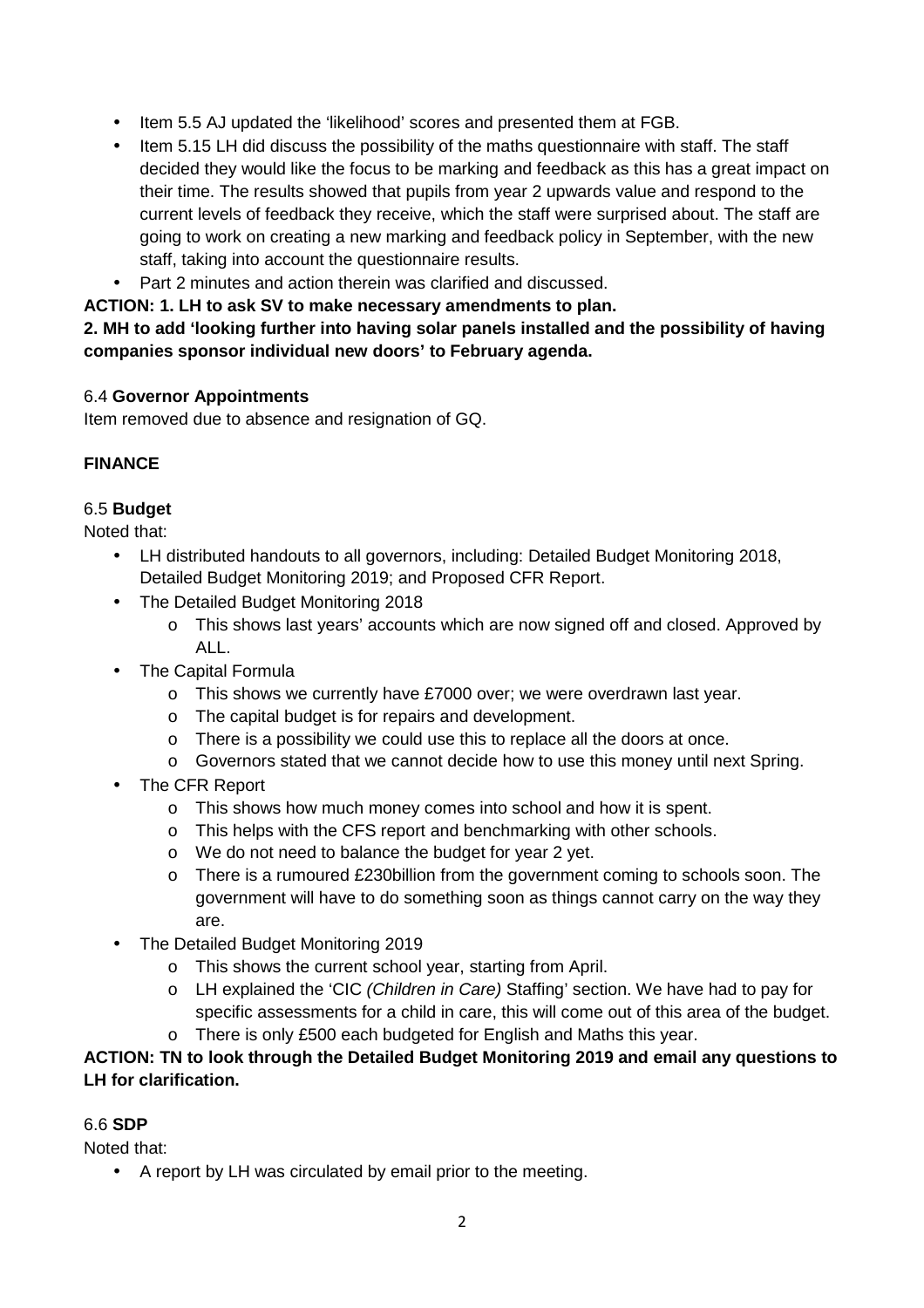- LH read through the report.
- The ceasing of the Tidy Teams means that the KS2 corridor still needs sorting out.
- Storage cupboards have now been ordered, in which the 'Let's Get Cooking' apparatus will be stored, giving Amy Harvey (AH) much needed classroom storage.
- Governors agreed that all the doors should be replaced at once, so we only have one master key. The windows can be done in phases.
	- o Governors asked if the doors can be phased and all work from the same master key. LH explained that she had asked this to the supplier and there would be issues when it comes to the manufacture of them. Therefore it is not possible.
- Any money left in the IT budget could go on funding the Chromebooks.

## 6.7 **Debts**

Noted that:

- The only irrecoverable debts are from school lunch money. SV stops this from happening as best as is possible. Some children managed to accumulate several temporary lunch tickets, however Susan managed to recover these. No child is ever left without lunch.
- Governors asked about any debts accrued from unpaid school trips. There are none because only children who have been paid for attend the trips.
- Governors asked about the disposal of old equipment. LH explained that only broken items get disposed of, and these items are of no value.
- There are no debts and no disposals to report.

# **PERSONNEL**

#### 6.8 **Single Central Record**

Noted that:

- This was completed in June. It is next due in October.
- There are no issues and it is up to date.

#### 6.9 **Policies**

Noted that:

• LH asked if governors have been checking policies with equality in mind. They have.

## 6.9.1 **Flexible Working Policy**; 6.9.3 **Managing Sickness & Absence**; 6.9.4 **Staff Leave and Absence**

Noted that:

• There are no changes to these policies. Proposed by AJ. Seconded by TN. Agreed by ALL.

#### 6.9.2 **Maternity Policy**

Noted that:

- There are various changes to this policy.
- Only the hours work on KIT days will be paid.
- DCC will not pay pension contributions during unpaid leave.
- The birth certificate is to be retained on supervision file, rather than being sent to payroll.
- Email accounts are now to be deleted after 60 days, rather than 90. It was discussed whether completely deleting the account was necessary. LH explained how the school make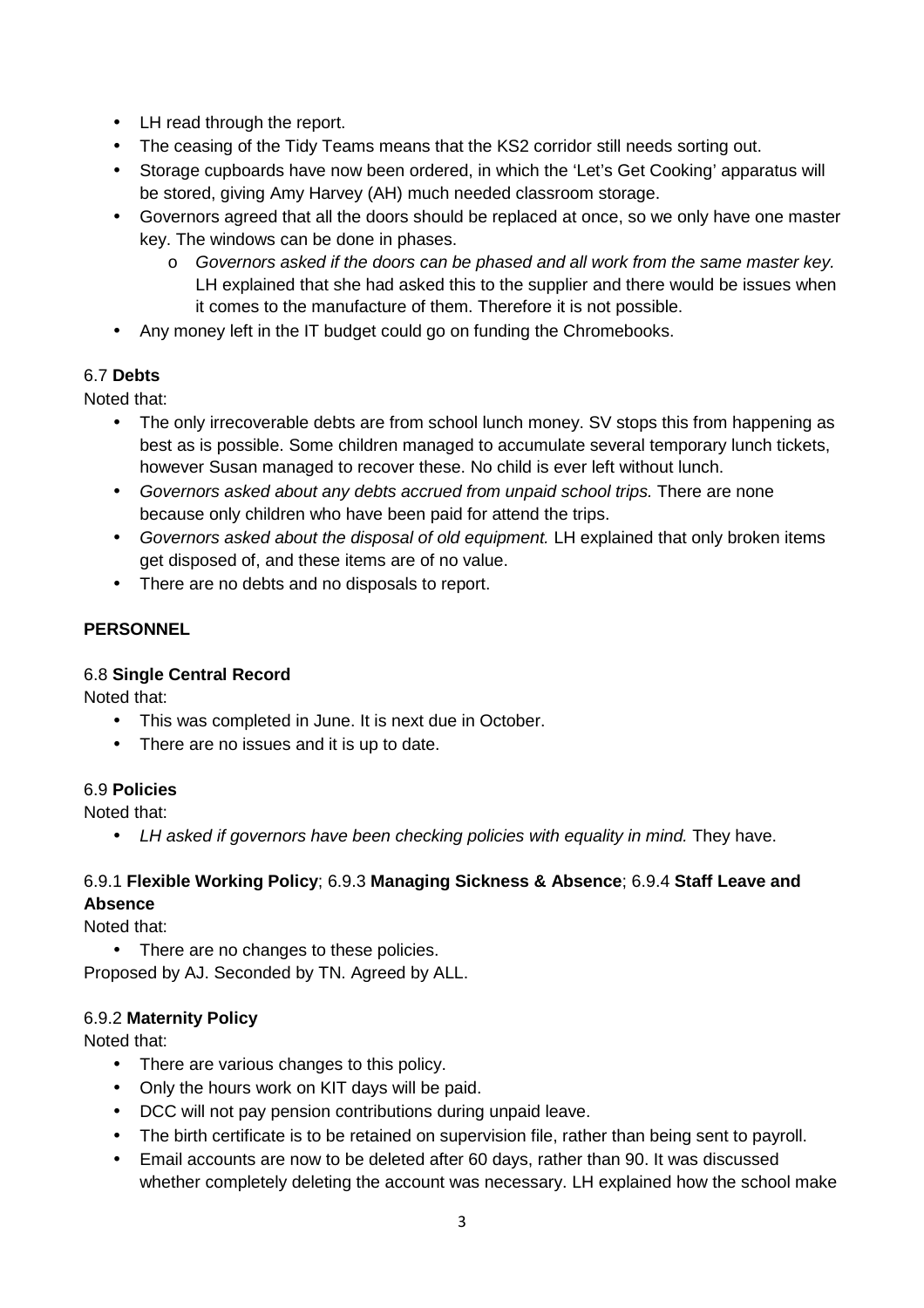them inactive but do no remove them completely. It was agreed that email accounts will be deactivated within 60 days of leave starting, and only deleted should the staff member not return to work.

- There are pay amendments, these are payrolls concern.
- The need of an employee with more than one post having to return to each post, in order to protect EMP, has been removed.

Proposed by AJ. Seconded by TN. Agreed by ALL\*

\*Subject to amendment (regarding email accounts)

#### **ACTION: 1. LH to notify office of changes regarding birth certificate.**

**2. MB to amend email account deactivation/deletion terms on model policy.** 

## **PREMISES**

#### 6.10 **Health and Safety**

Noted that:

- LH had to report an incident to OSHENs. A child collapsed during an offsite residential activity, which required CJ to administer an injection and an ambulance to be called. OSHENS have declared that there was no neglect, it was an unavoidable situation and there is to be no further action.
	- o Governors asked how the parents felt about the situation.
		- LH reported that the parents were very impressed with the staff involved and they have declared they are happy for their child to attend further residential visits with the school.
	- o Governors requested that their thanks be passed onto CJ for his proficient actions.
- There are no further health and safety concerns.
- The risk assessments are currently GQs responsibility.
	- o SV has a list of all risk assessments.
	- o LH has completed a risk assessment for the swimming pool.
	- o The kitchen is not our responsibility.
	- o School trips come under a different policy.
	- o Risk assessments need tightening.
- Governors expressed that it would be helpful to have a list of items to check in policies.

**ACTION: LH to pass on governors thanks to CJ regarding his handling of the situation at the offsite activity.** 

#### 6.11 **Computer Monitoring Visit**

Noted that:

- The Governor Learning Walk Form was circulated prior to the meeting.
- Teachers are to be asked if they are happy with the ICT curriculum.
- There was evidence of coding lessons, which there was not a couple of years ago.
- Many children are accessing IT, at home, which is in advance of the schools.
- Money is the only concern.

# 6.12 **Asset Management Plan Review;** 6.13 **Fire Logs;** 6.14 **Policies**

Noted that:

• These are all areas covered by GQ.